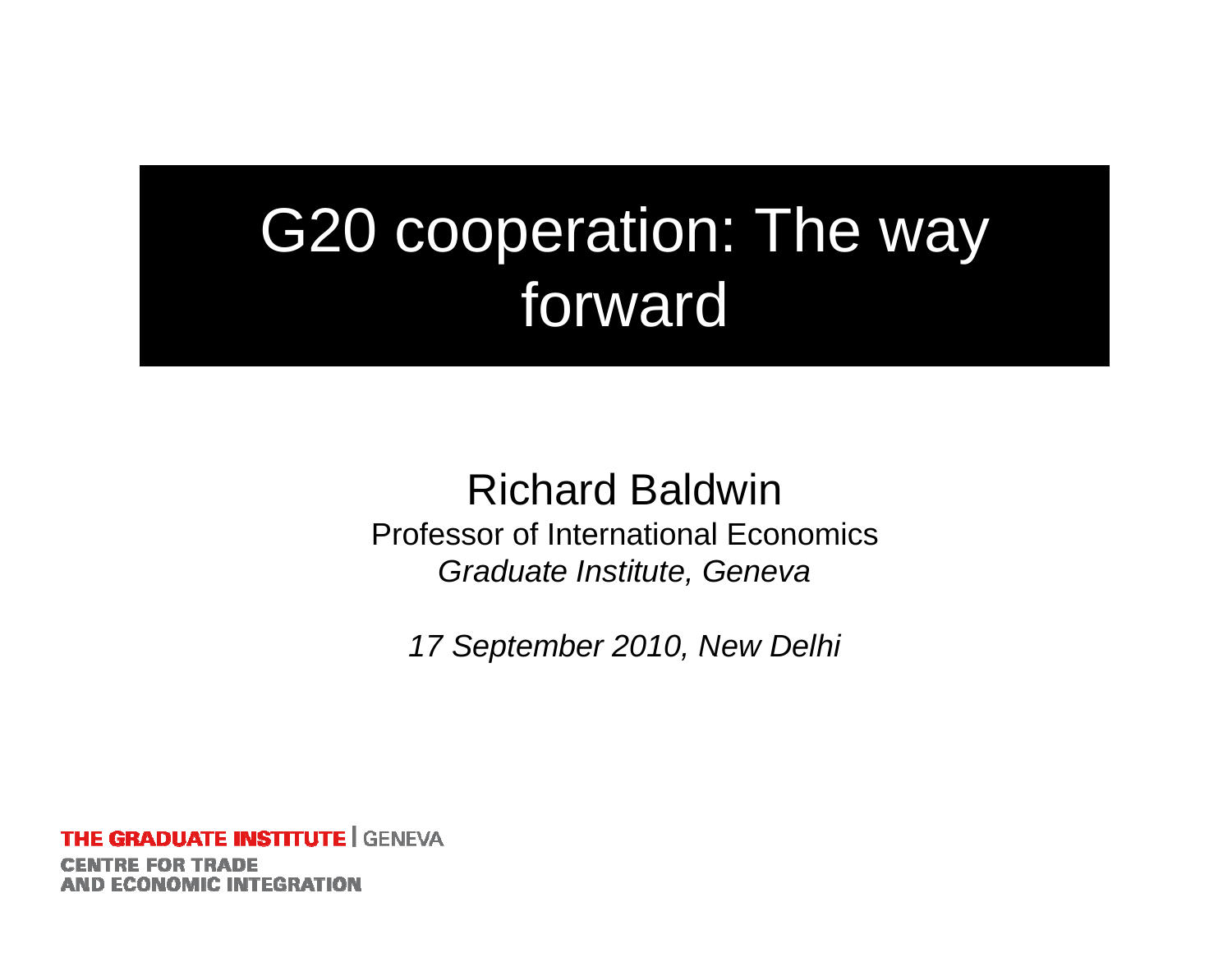# Source of G20 success is eroding

- Based on extraordinary correlation of interests. –Rich at fault; not poor.
- Now: 2 global crises, not 1.
	- –North Atlantic Banking crisis (supply-side damage);
	- – Aggregate demand shock (Caballero's "Sudden Financial Arrest").
- What G20 did/does:
	- –Financial regulation. Done (grade  $= C+$ )
	- Macro coordination.
	- Global imbalances.
- Ergo: Sustained focus on trade wise.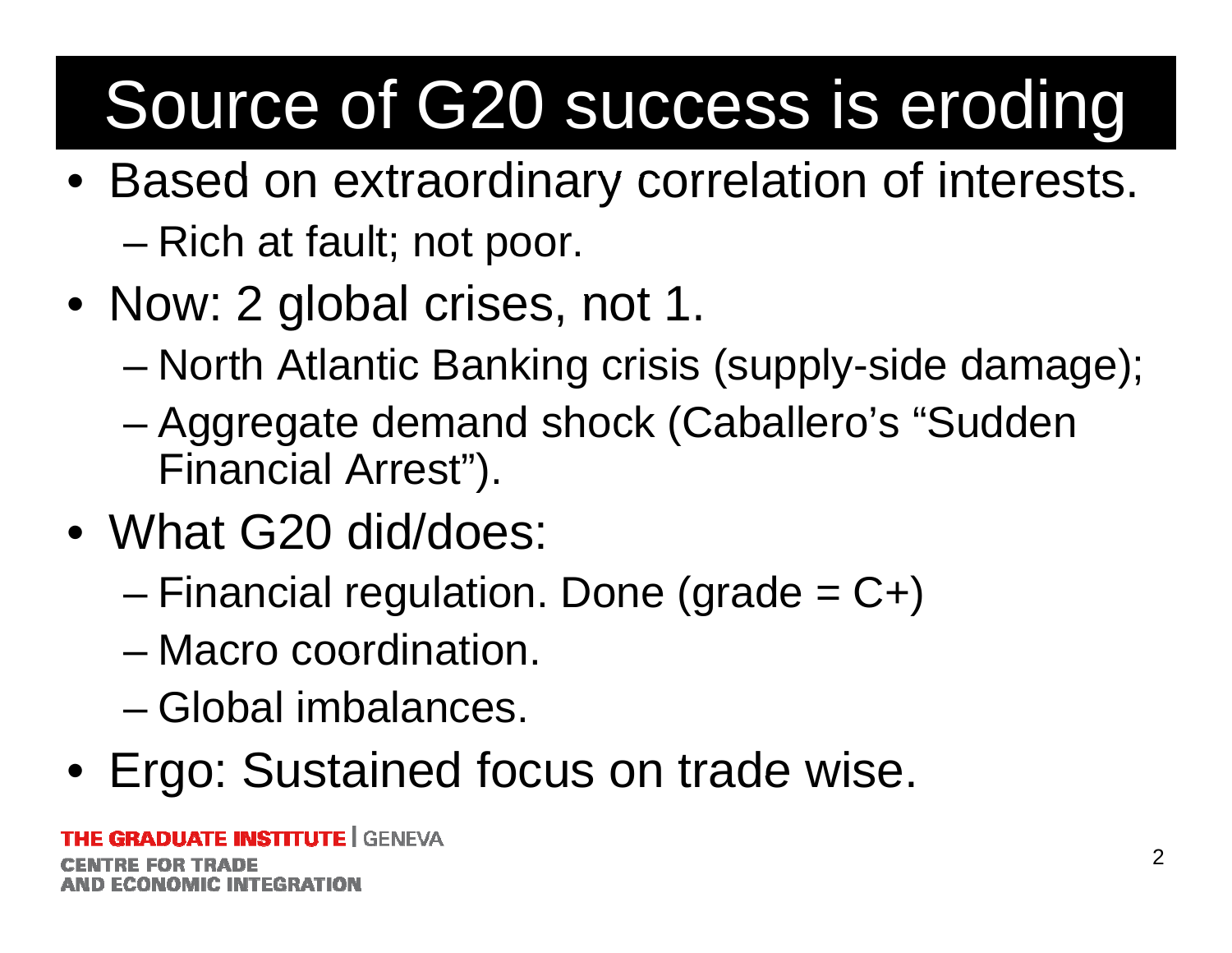## Sources of protection "success" are eroding

- Protection: Lots or little?
- Low frequency things:
	- – $-$  GATT/WTO centricity in rich nations.
	- –Production unbundling (Effective Rate of Protetion).
- High frequency things:
	- – Nature of shock: sudden, synchronised, severe.
		- 1930s echos;
		- Local and export demand collapsed in tandem.
- Now 2 crises, US unemploy't, GI, etc.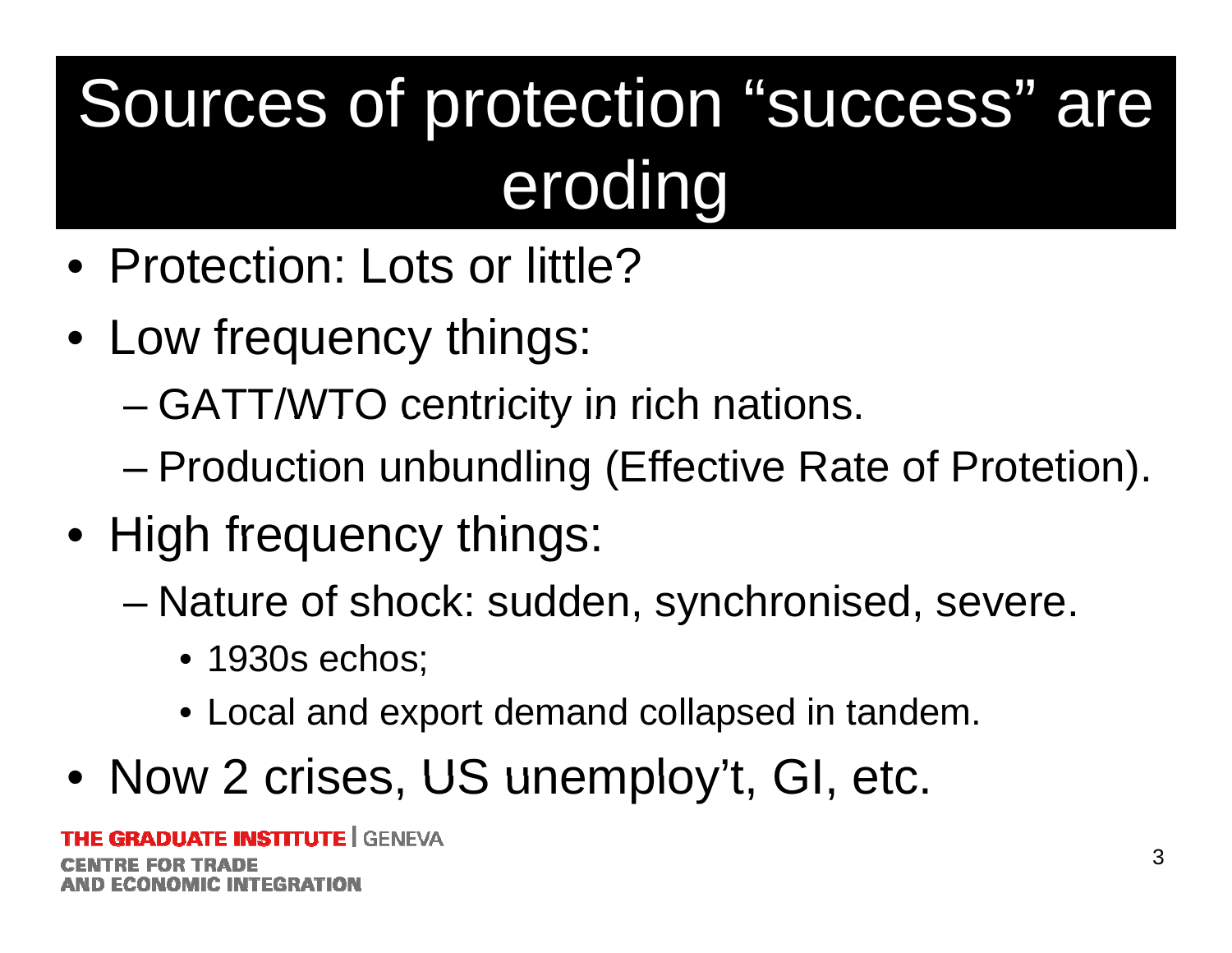### What? WTS at a juncture

- $\bullet\,$  Deep changes in international trade cumulating; Formal governance stagnating.
	- "21<sup>st</sup> Century Trade" vs 20<sup>th</sup> century WTO rules.
- But business doesn't wait.
	- –Unilateral efforts;
	- – North-South RTAs creating parallel trade governance is "beyond tariffs" disciplines.
- US, EU, Japan & middle-sized emerging economies.
- What about China, India & Brazil?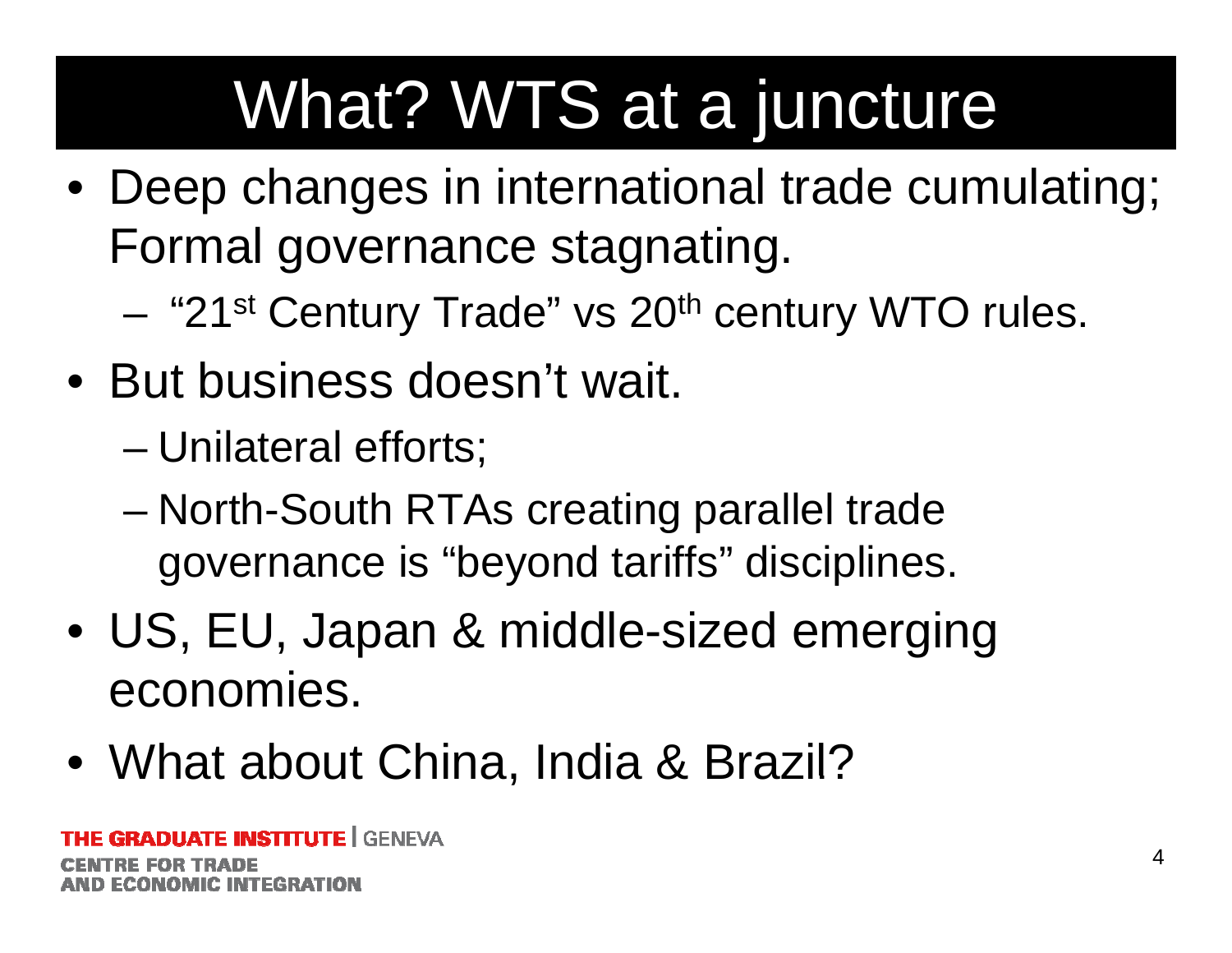#### **Specifics**

- WTO is not the right place to talk about this
	- –(e.g. last Ministerial September 2009).
- Mandate experts group to report on:
	- – Methods to prevent protection & rollback crisislinked measures.
	- Doing DDA? ("Doha, Ha Ha")
- Beyond Doha issues:
	- Trade & climate "the train wreck" scenario.
	- Deeper disciplines to underpin "production sharing".